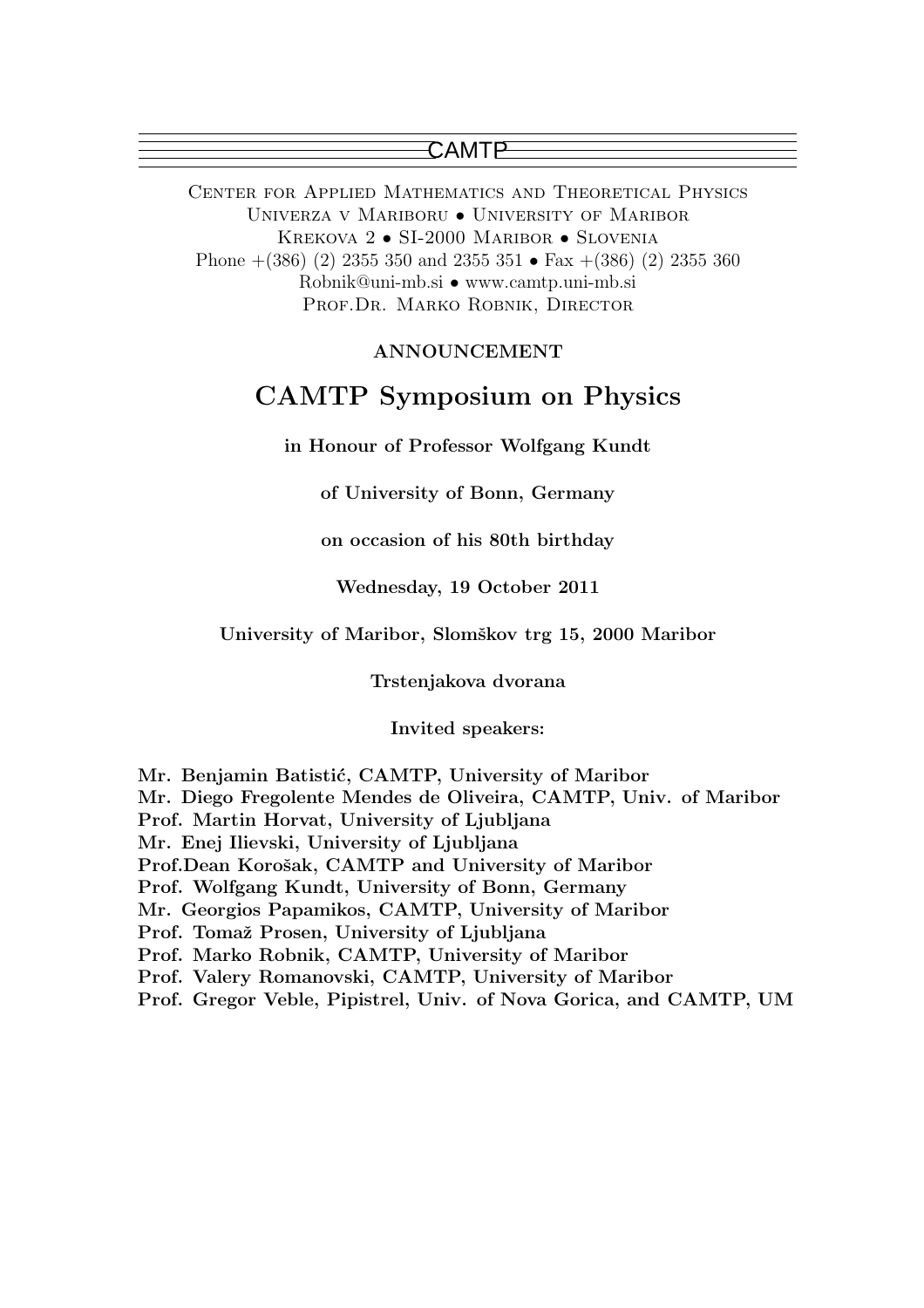#### PROGRAMME SCHEDULE:

```
09:45 - 10:00 Opening
10:00 - 11:00 Wolfgang Kundt
11:00 - 11:45 Marko Robnik
11:45 - 12:00 Coffee & Tea
12:00 - 12:45 Tomaz Prosen
12:45 - 13:15 Valery Romanovski
13:15 - 15:00 Lunch break
15:00 - 15:30 Gregor Veble
15:30 - 15:50 Diego Fregolente Mendes de Oliveira
15:50 - 16:10 Georgios Papamikos
16:10 - 16:40 Coffee & Tea
16:40 - 17:10 Martin Horvat
17:10 - 17:30 Benjamin Batistic
17:30 - 17:50 Enej Ilievski
17:50 - 18:20 Dean Korosak
18:30 Dinner
```
The conference is open for the public free of charge, there is no registration fee, which includes the scientific programme and the services in the coffee breaks.

All interested researchers, also graduate students and undergraduate students, are welcome to attend.

\*\*\*\*\*

Below you will find attached the titles and the abstracts of all talks.

\*\*\*\*\*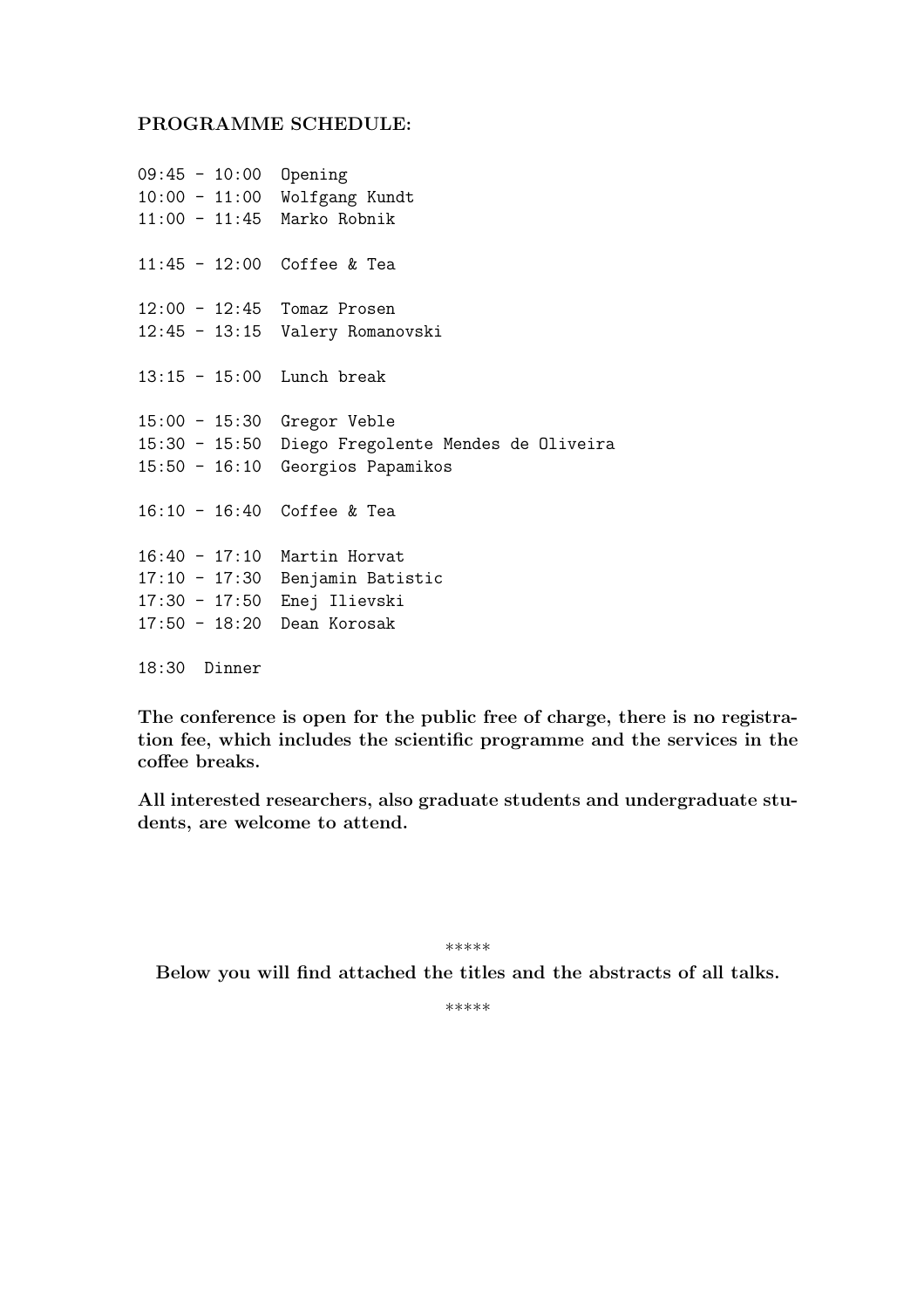### Professor Wolfgang Kundt, University of Bonn, Germany



Professor Wolfgang Kundt was born in Hamburg in 1931. He has received the diploma in theoretical physics at the University of Hamburg in 1956, PhD in 1959 and habilitation in 1965. He was one of the most outstanding students of Professor Pascual Jordan, mainly working with him on theory of General Relativity.

Pascual Jordan (1902-1980) himself is one of the founders and pioneers of quantum mechanics, and together with Max Born and Werner Heisenberg he was co-author of an important series of papers on quantum mechanics. He went on to pioneer early quantum field theory before largely switching his focus to cosmology before World War II. Wolfgang Kundt has also been working on a wide spectrum of problems in theoretical physics, from general relativity, to the the quantum field theory, mathematical physics, cosmology, astrophysics and even biophysics.

Wolfgang Kundt won a professorship in Hamburg in 1971 and since 1977 he was appointed as associate professor at the University of Bonn. He was retired in 1996 and is now professor emeritus at the University of Bonn, still, for his age, extremely active in the research field of his interests. Since 1977 he is mainly working in theoretical astrophysics, but also in biophysics. He is considered to be one of the most original and universal theoretical astrophysisicists, as he has dealt with practically all the most important open problems in theoretical astrophysics, often proposing al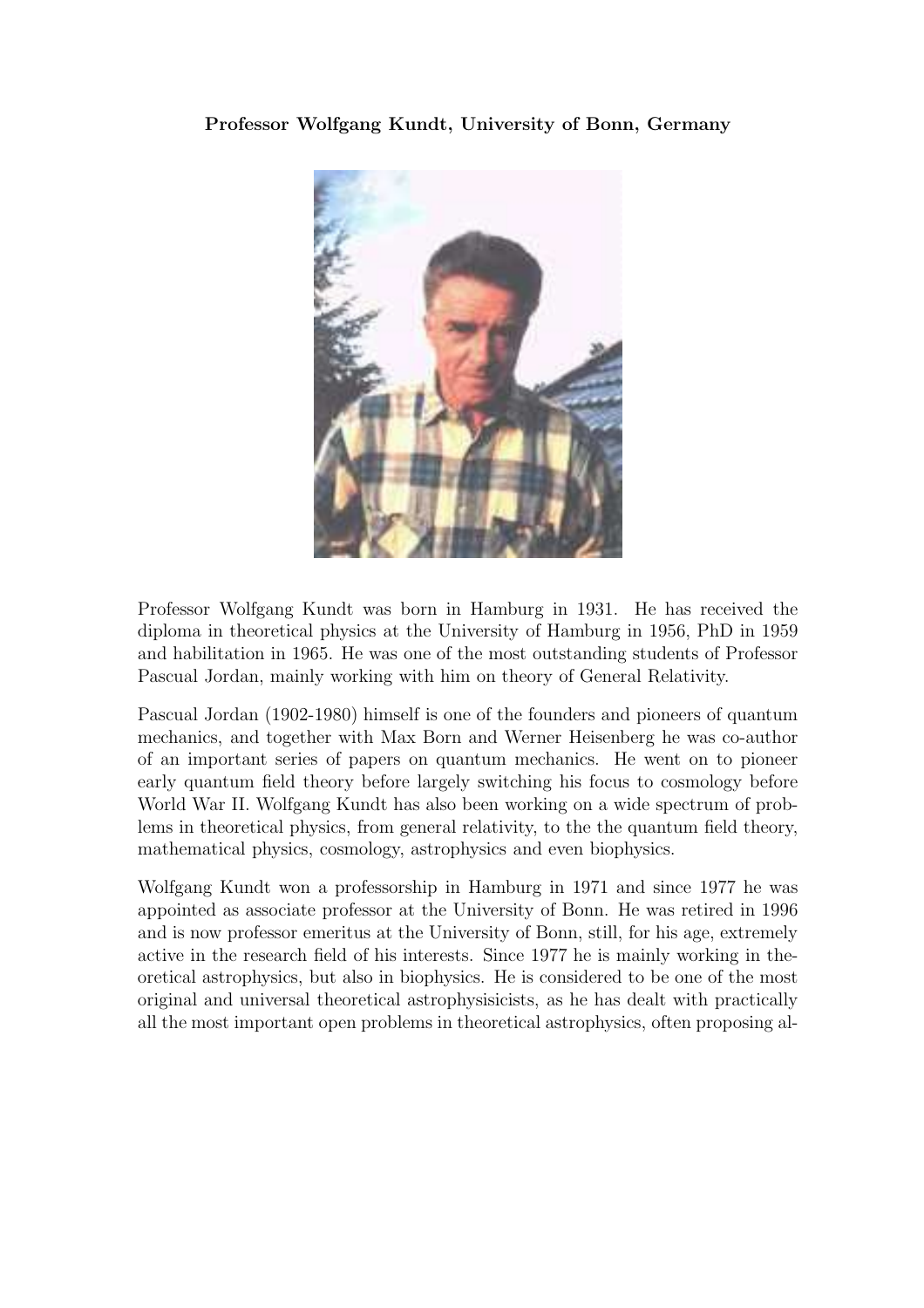ternative solutions, not yet accepted or confirmed by the wide scientific community. In this sense he is one of the best theoretical astrophysicists worldwide.

He has spent extended research visits at many places worldwide, such as Syracuse (N.Y., 1959), London (1963), Pittsburgh (Pa, 1966), Edmonton (1971), CERN (1972), Bielefeld (1973), Cambridge (GB, 1977), Kyoto (1978), India (83, 85, 87, 97, 00, 02), Boston (1986), Maribor (since 1991, almost yearly), Linz (1999), Taiwan (2002), Canakkale (2006, 2007), Rio (2008).

He moved into astrophysics via cosmology (since 1972), with interests extending successively into planetary physics, geophysics, and biophysics. He was principal investigator of Helios Experiment II (1969-1979) and director of Erice School on "Neutron Stars, Active Galactic Nuclei, and Jets" (since 1985). He has over 270 publications, among them 6 books. Recently he published a book "Understanding Physics", ed. A.K. Richter (1998), and "Astrophysics, A New Approach", Springer (2005).

His former PhD-students and postdocs are: Hans Juranek, Hajo Leschke, Hans-Jürgen Seifert, Eckhard Krotscheck, Max Camenzind, Marko Robnik, Axel Jessner, Reinhold Schaaf, Hsiang-Kuang Chang, Carsten van de Bruck and Udo Wernick.

Professor Kundt is visiting CAMTP almost every year, each time delivering several seminar lectures on theoretical astrophysics, giving us an opportunity to catch up with the most recent results of observations and theoretical developments from a critical point of view. He also was a visiting professor at the Pedagogical Faculty, Physics Department, of the University of Maribor, in the winter semester 2004/2005, based on a scholarship by the German Government.

I have received my PhD in September 1981 at the University of Bonn under his mentorship. Alltogether I have spent in Bonn more than five years, as PhD student and also as a full time researcher. That period in Bonn was remarkable. I have learned so much from Wolfgang how to do physics efficiently, in many different disciplines, all over theoretical physics and astrophysics. Those extremely productive times in Bonn are unforgetable, especially as the international atmosphere in his research group was extremely pleasant. I wish to thank Wolfgang for all his efforts and support during my scientific Bonn Era.

We are happy to have the opportunity to honour him on occasion of his 80th birthday with this CAMTP Symposium on Physics, and wish him a happy birthday and many happy returns in science and in his private life.

Prof.Dr. Marko Robnik, Director of CAMTP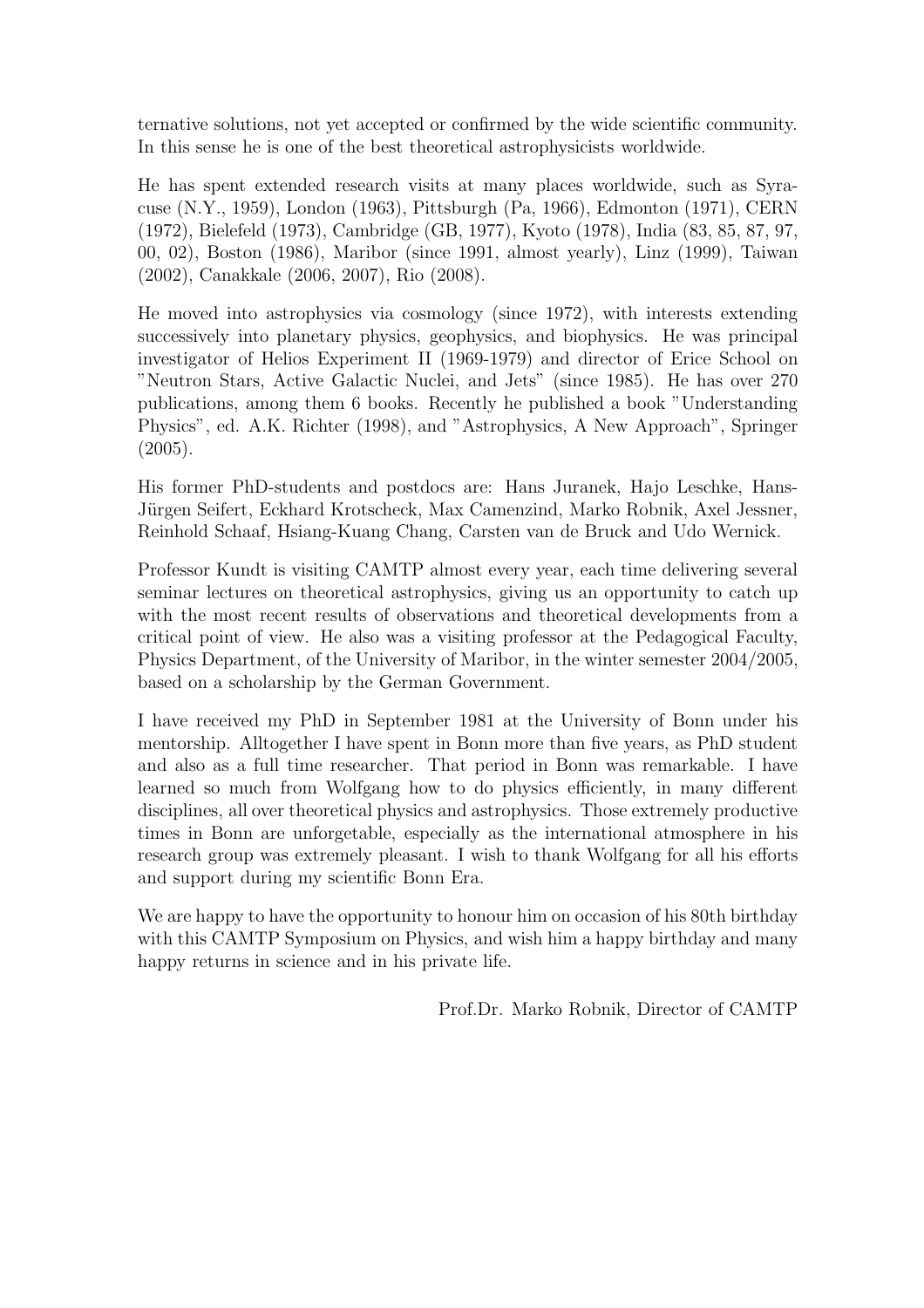#### ABSTRACTS OF ALL TALKS

## Fermi acceleration in general time-dependent chaotic billiards

### BENJAMIN BATISTIC´

### *CAMTP - Center for Applied Mathematics and Theoretical Physics University of Maribor, Krekova 2, SI-2000 Maribor, Slovenia benjamin.batistic@uni-mb.si* • *www.camtp.uni-mb.si*

I will present some new results regarding the properties of the time-dependent chaotic billiards in general. Billiards are simple Hamiltonian systems, defined as a bounded domain in the configuration space, where a point particle is freely moving and collides elastically with the boundary. It is well known that the most of the time-dependent billiards exhibit the interesting phenomenon of an unbounded energy growth, known as the Fermi acceleration [3,4,5,6,7,8]. Fermi [1] and Ulam [2] were the first who considered the time-dependent billiard, as a model, which would explain the origin of large energies of cosmic rays particles by their collisions with the moving interstellar magnetic domains. From the numerical calculations it is well known that the evolution of the particle velocity v follows the power law  $v = n^{\beta}$ , with respect to the number of collisions n. The acceleration exponent  $\beta$ , depends strongly on the geometrical properties of the billiard and its time-dependence. It is quite nontrivial to calculate the particular value of  $\beta$ . Recently the value 1/6 for  $\beta$  was calculated for the chaotic conformally breathing billiards [9]. In this talk, the generalization of the ideas in [9], to arbitrary time-dependencies is presented and applied to the chaotic systems, for which the complete set of possible values for the acceleration exponent is derived,  $\beta = (0, 1/6, 1/4, 1/2)$ . Additionally, I will present how the theory can be used to explain the dissipative time-dependent systems [5,10,11,12]. In particular, I shall explain the numerically discovered scaling relations [5], that connect the saturation velocity, acceleration exponent, and saturation time with the dissipation strength parameter.

#### References

[1] E. Fermi,*Phys. Rev.* 75 (1949) 1169-11174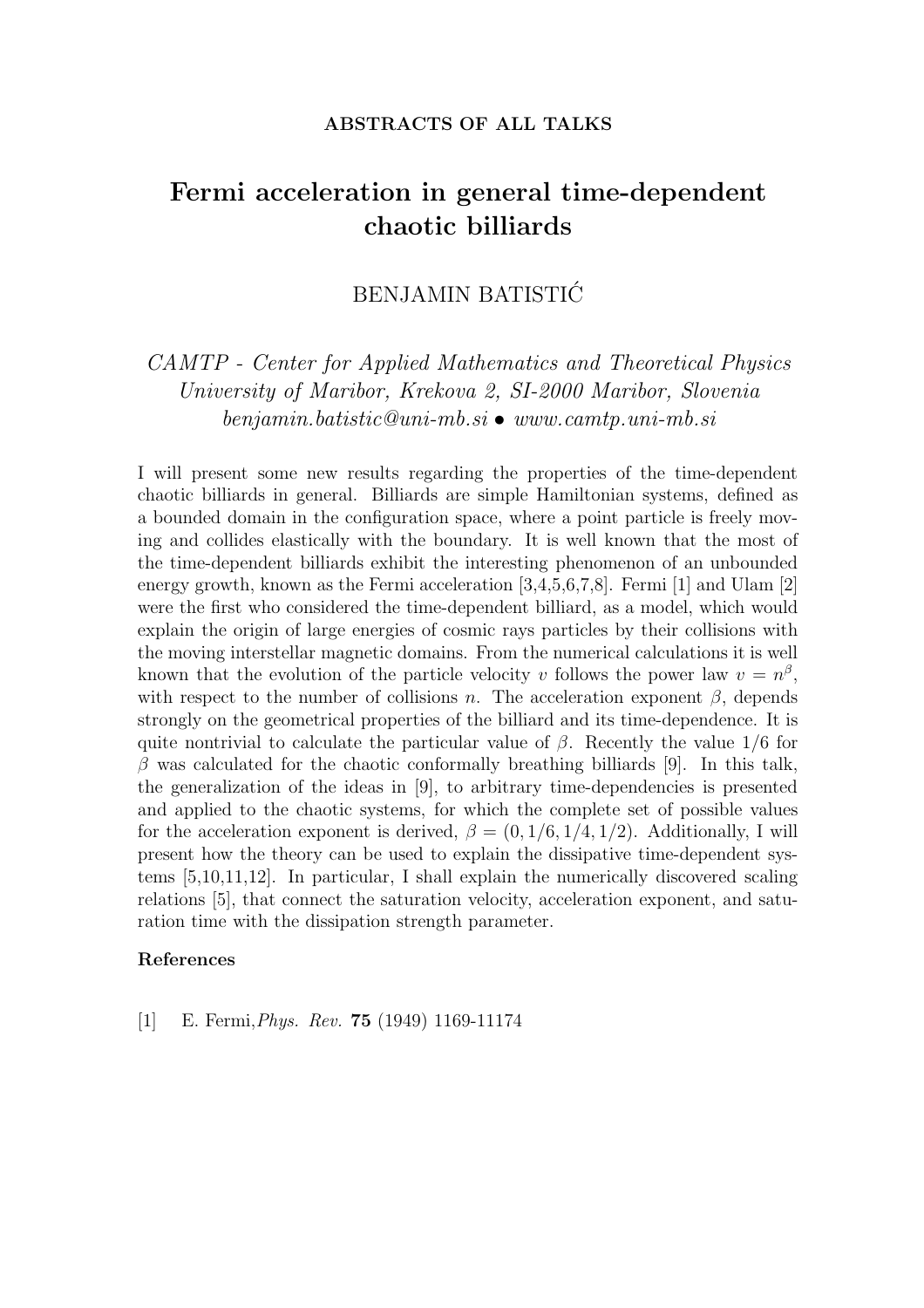- [2] S. M. Ulam, *Proceedings of the Fourth Berkeley Symposium on Mathematical Statistics and Probability*, vol 3, (1960), p. 315
- [3] J. Koiller, R. Markarian, O. S. Kamphorst and P. S. de Carvalho, *Journal of Statistical Physics* 83 (1996), 126-143
- [4] F.Lenz, F. K. Diakonos and P. Schmelcher, *PRL* 100 (2008), 014103
- [5] E. D. Leonel and L. A. Bunimovich, *PRL* 104 (2010), 224101
- [6] E. D. Leonel, D. F. M. Oliveira and A. Loskutov, *Chaos* 19 (2009), 033142
- [7] A. Loskutov, A. B. Ryabov and L. G. Akinshin, *J. Phys. A: Math. Gen.* 33 (2000), 7973
- [8] A. K. Karlis, P. K. Papachristou, F. K. Diakonos, V. Constantoudis and P. Schmelcher, *Phys. Rev. E 76* (2007), 016214
- [9] B. Batisti´c and M. Robnik, *J. Phys. A: Math. Theor.* 44 (2011), 365101
- [10] D. F. M. Oliveira and E. D. Leonel, *Physics Letters A* 374 (2010), 3016
- [11] D. F. M . Oliveira and M. Robnik, *Phys. Rev. E* 83 (2011), 026202
- [12] D. F. M. Oliveira, E. D. Leonel and M. Robnik, *Physics Letters A* 375 (2011), 3365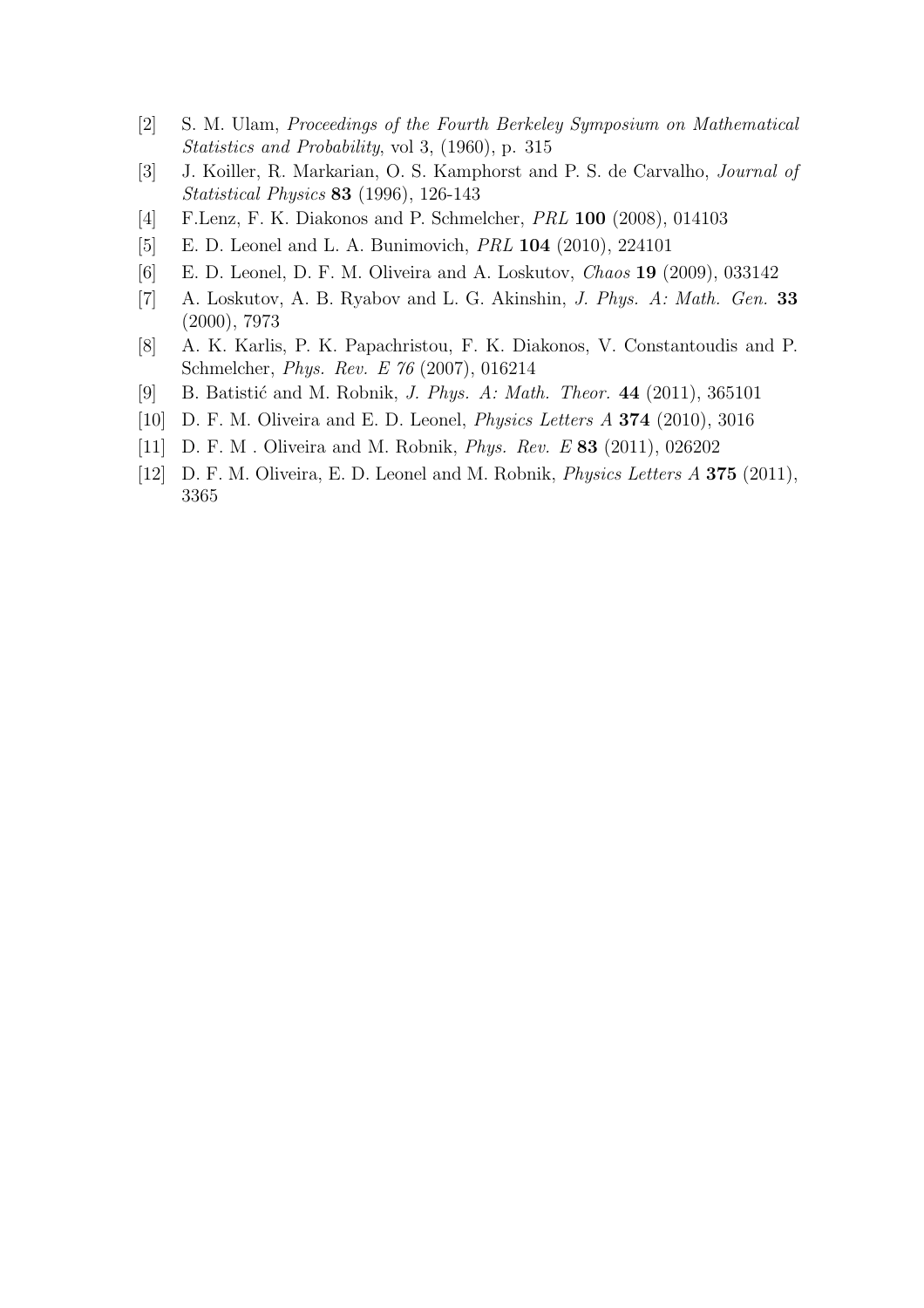# Dissipation as a mechanism to suppress Fermi acceleration in time-dependent billiard systems

DIEGO F. M. OLIVEIRA

*Max Planck Institute for the Physics of Complex Systems Noethnitzer Str. 38 - D-01187 - Dresden - Germany CAMTP - Center for Applied Mathematics and Theoretical Physics University of Maribor, Krekova 2, SI-2000 Maribor, Slovenia diegofregolente@gmail.com*

We shall present recent results on time-dependent 2D billiard systems. It is well known that the structure of the phase space depends on the individual characteristics of each system. Here, we consider the two types, namely, one integrable (elliptical billiard) [1] and one ergodic (Lorentz gas) [2]. Our main goal is to understand and describe the behaviour of the particle's average velocity (and hence its energy) as a function of the number of collisions considering both, the conservative as well as the dissipative dynamics. For the dissipative case we consider two kinds of dissipation, namely, collisional dissipation and in-flight dissipation. Our results confirm that unlimited energy growth is observed for the non-dissipative case in the two cases. However, when dissipation is introduced via inelastic collisions or in-flight dissipation, the scenario changes and the unlimited energy growth is suppressed, thus leading to a phase transition from unlimited to limited energy growth. The behaviour of the average velocity is described using scaling arguments.

- [1] D. F. M. Oliveira, M. Robnik, *Phys. Rev. E*, 83 (2011) 026202(1-5)
- [2] D.F.M. Oliveira, J. Vollmer, E.D. Leonel, *Physica D*, 240 (2011) 389-396.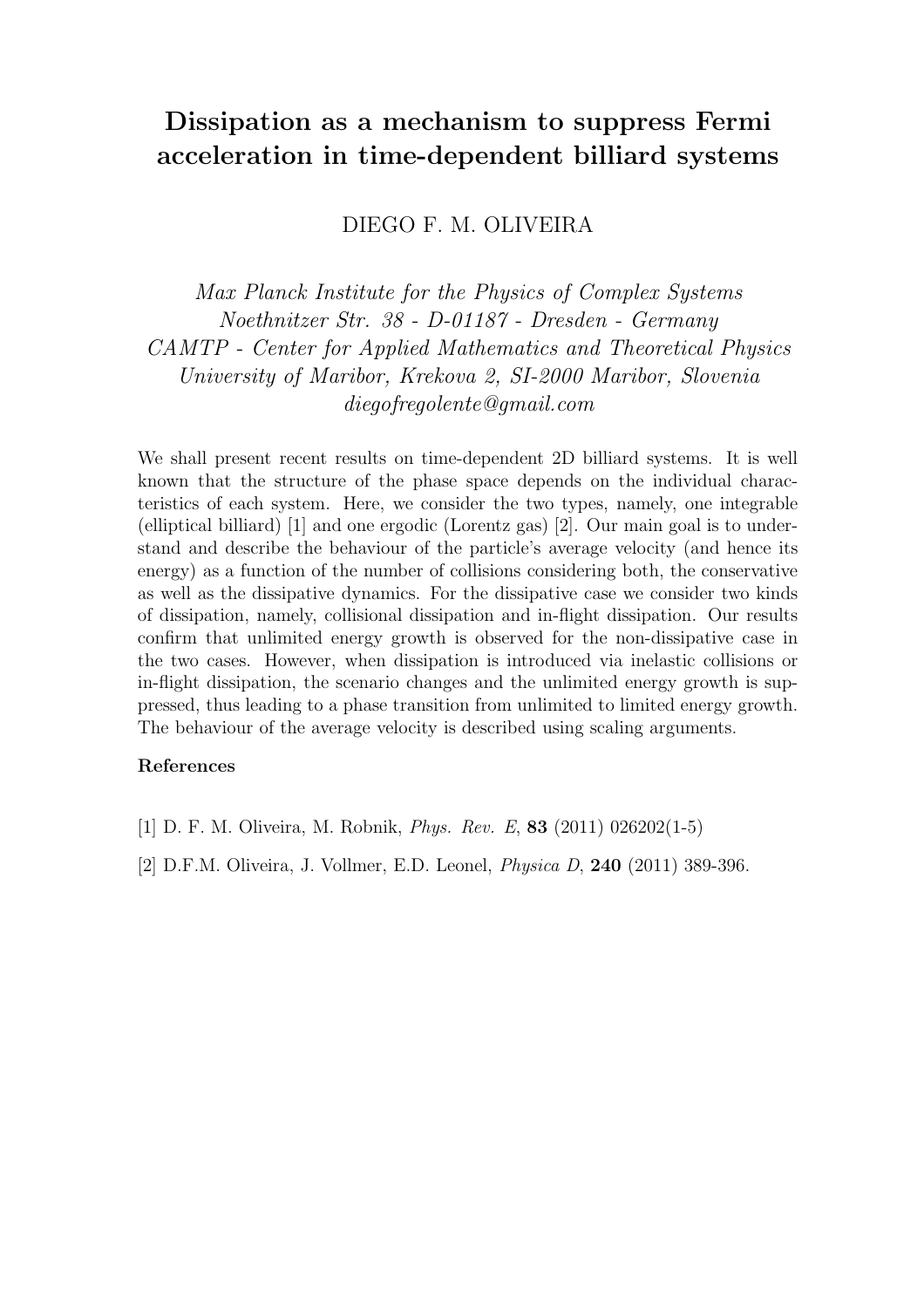# Autonomous relativistic global navigation satellite system

### MARTIN HORVAT

*University of Ljubjana Faculty of Mathematics and Physics, Department of Physics Jadranska 19, SI-1000 Ljubljana, Slovenia martin.horvat@fmf.uni-lj.si,* • *chaos.fmf.uni-lj.si*

Global Navigation Satellite Systems (GNSS), such as Galileo and GPS, have to consider distortions caused by the Earth on space and time in its vicinity (spacetime curvature) and the effects of relative motions between the spacecrafts and the user (relativistic inertial effects). It uses the Newtonian conception of absolute space and time tied to an average geodetic model and add relativistic corrections depending on the desired accuracy. A new and original approach is to model the navigation system itself directly in the general relativity, where the space and time are not considered as absolute. This approach simplifies the navigation systems and makes it autonomous, which will be in more detail presented in the lecture.

- [1] Delva, P., Kostić, U., Čadež, A., 2010, arXiv:1003.5836
- [2] Cadez, A., Kostić, U., & Delva, P., 2010, Ariadna final report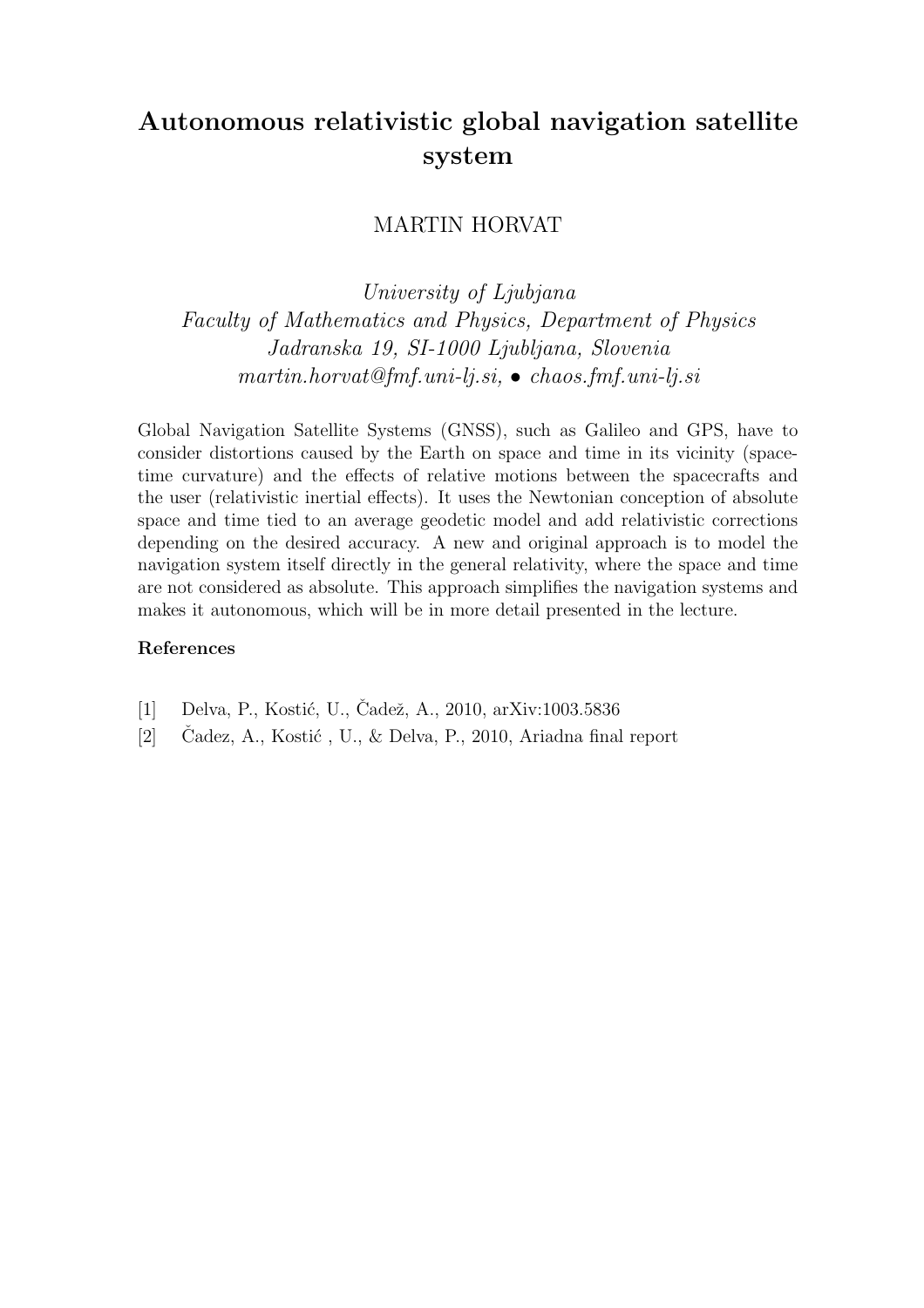# Nonequilibrium Phase Transition in a Periodically Driven XY Spin Chain

TOMAŽ PROSEN

*Department of Physics, FMF, University of Ljubljana, 1000 Ljubljana, Slovenia Institute of Physics and Astronomy, University of Potsdam, 14476 Potsdam, Germany Robnik@uni-mb.si*

### and ENEJ ILIEVSKI

*Department of Physics, FMF, University of Ljubljana, 1000 Ljubljana, Slovenia*

We present a general formulation of Floquet states of periodically time-dependent open Markovian quasifree fermionic many-body systems in terms of a discrete Lyapunov equation. Illustrating the technique, we analyze periodically kicked XY spin-1/2 chain which is coupled to a pair of Lindblad reservoirs at its ends. A complex phase diagram is reported with reentrant phases of long range and exponentially decaying spin-spin correlations as some of the systems parameters are varied. The structure of phase diagram is reproduced in terms of counting nontrivial stationary points of Floquet quasiparticle dispersion relation.

- [1] T. Prosen and E. Ilievski, *Phys. Rev. Lett.* 107, 060403 (2011).
- [2] T. Prosen and B. Žunkovič, *New J. Phys.* **12, 025016 (2010).**
- [3] T. Prosen, *New J. Phys* 10, 043026 (2008).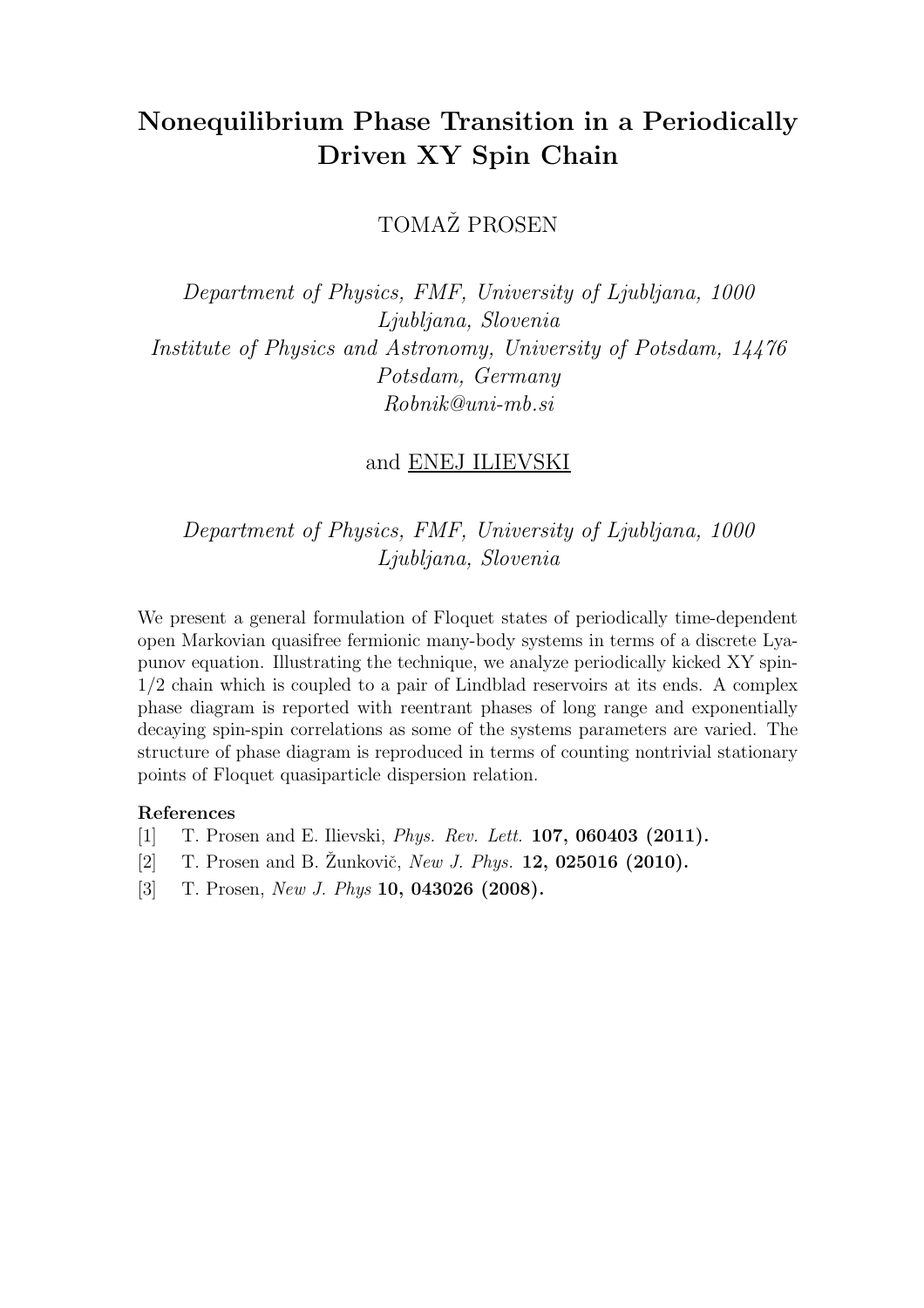## Spatially embedded complex networks

## DEAN KOROŠAK

## *Institute of Physiology, Faculty of Medicine University of Maribor, Maribor, Slovenia CAMTP - Center for Applied Mathematics and Theoretical Physics, University of Maribor, Maribor, Slovenia*

Network theory has been successfully used in exploring the structure of many complex systems in the last decade. In the first part of this talk we shall review some general concepts of complex networks with special emphasis on spatial networks.

In the second part of the talk we will, as examples, consider the problem of embedding scale-free networks in fractal space and present the construction of spatial complex networks of pancreatic islet, a compact microorgan in which the release of insulin is under physiological conditions robustly controlled by an efficient cell-to-cell network communication.

- [1] A.-L. Barabasi, Science, 325, 412 (2009)
- [2] M. Barthelemy, Phys. Rep. 499, 1 (2011)
- [3] K. Yakubo, D. Korošak, Phys. Rev. E **83**, 066111 (2011)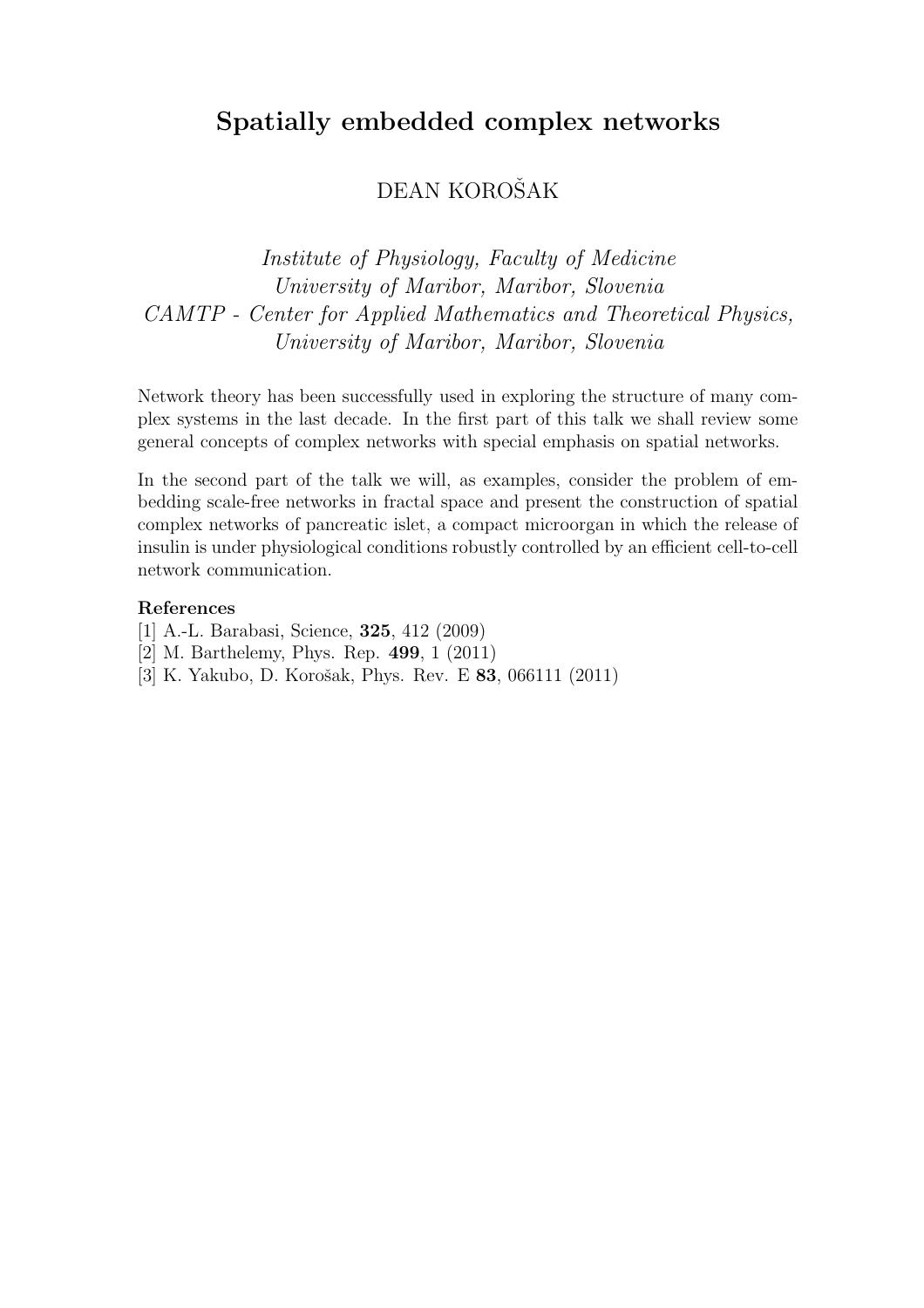# The Interstellar Matter, Cosmic rays, Gamma Ray Bursters, and the Geometry of the Heliosphere

WOLFGANG KUNDT

*Institut f¨ur Astrophysik Universit¨at Bonn, Auf dem H¨ugel 71, D-53121 Bonn, Germany wkundt@astro.uni-bonn.de* • *www.astro.uni-bonn.de/ wkundt/*

What exactly are the surroundings of our Solar System? The two Voyager missions have been launched to explore this question, and have crossed the termination shock of the solar wind in Dec.2004, Aug.2007, with several surprises, but new cartoons have not been drawn yet. Apparently, we find ourselves deep inside a quasi-spherical heliosphere, of radius  $R \leq 1$ lyr, density  $n \leq 0.1$ cm<sup>-3</sup>, moving subsonically through a CR-dominated ISM which is dominantly injected by all the Galactic neutron stars.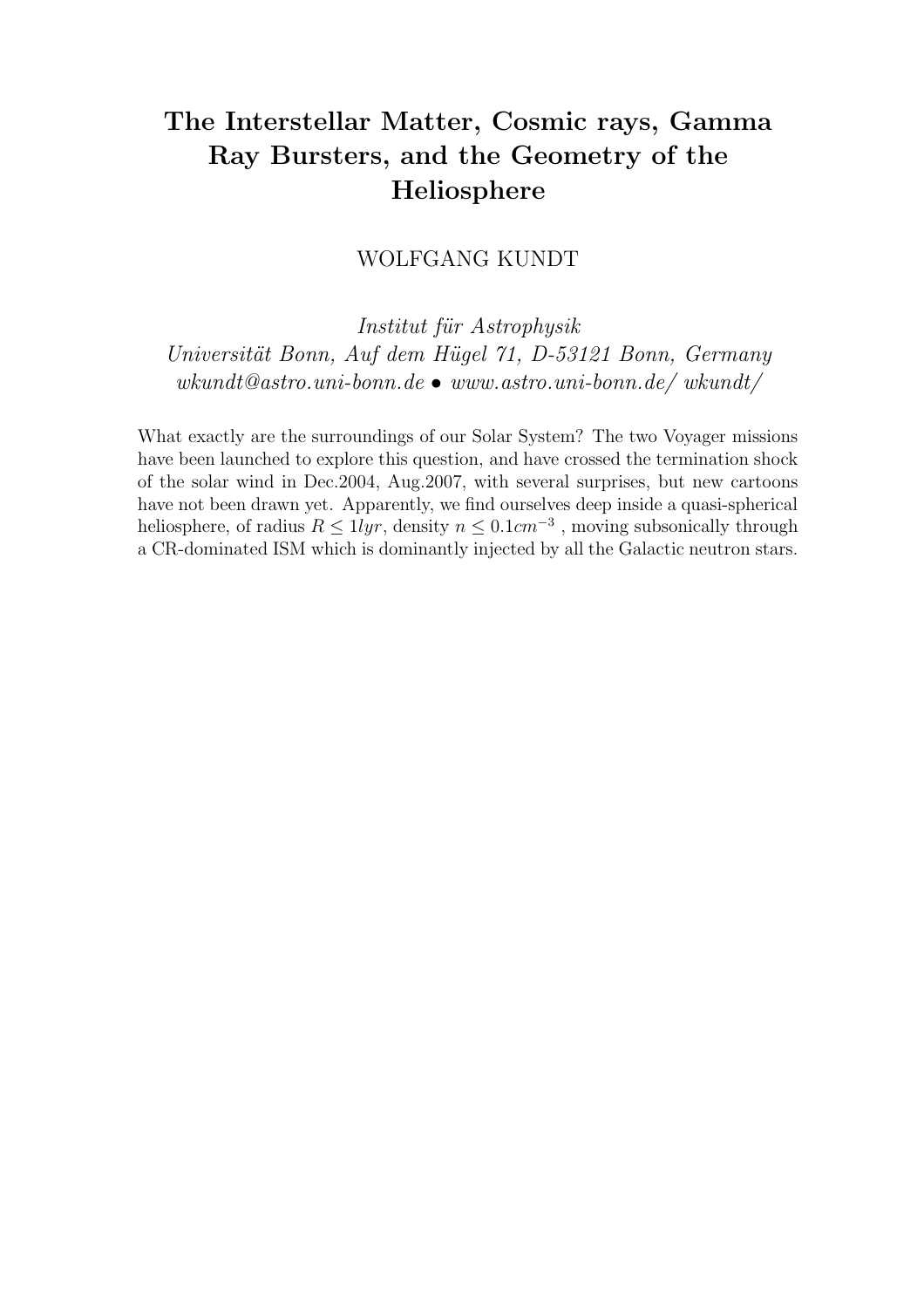# Time-Dependent Modulations of Linear and Nonlinear Oscillators Exact and Asymptotic solutions

### GEORGIOS PAPAMIKOS

*CAMTP - Center for Applied Mathematics and Theoretical Physics University of Maribor, Krekova 2, SI-2000 Maribor, Slovenia geopap1983@gmail.com*

I will discuss some topics on time-dependent modulations of the linear and nonlinear oscillators. First, I will briefly treat the general time-dependent quartic (nonlinear) oscillator from the Lie symmetries point of view. Equations that they have at least one Lie point symmetry are obtained and a connection with a reduced first order nonsolvable (in general) equation of the Abel type is established. Next we give some motivation from mathematical physics, namely I make some comments on stationary Schödinger's equation and Einstein's adiabatic invariant of the time-dependent linear oscillator and continue with a description of the classical WKB method for slowly varying (in time) linear oscillators. Some comments and connections with the theory of Lie are given. Finally, I will present a generalisation, which myself and Professor M. Robnik proposed, of the classical WKB method for all time-dependent oscillators with homogeneous power-law potential, i.e.

$$
\ddot{q} + a(\epsilon t)q^{2m+1} = 0, \quad 0 < \epsilon \ll 1, \quad m \in \mathbb{N},\tag{1}
$$

where  $a(t)$  an arbitrary positive function. The approximation that we obtained turns out to be excellent for suffiecient small  $\epsilon \leq 0.5$  but it also captures the behaviour of the real solution for  $\epsilon = O(1)$ . In the end I shall make a connection of equation (1) with a more general class of nonlinear time-dependent oscillators.

- [1] G. A. Papamikos, *Lie and Noether Symmetries of a class of Time-Dependent Anharmonic Oscillators*, Nonlinear Phenomena in Complex Systems 14, no. 1, p.49-59 (2011)
- [2] G. Papamikos, M. Robnik, *WKB approach applied to 1D time-dependent nonlinear Hamiltonian oscillators*, submitted for publication.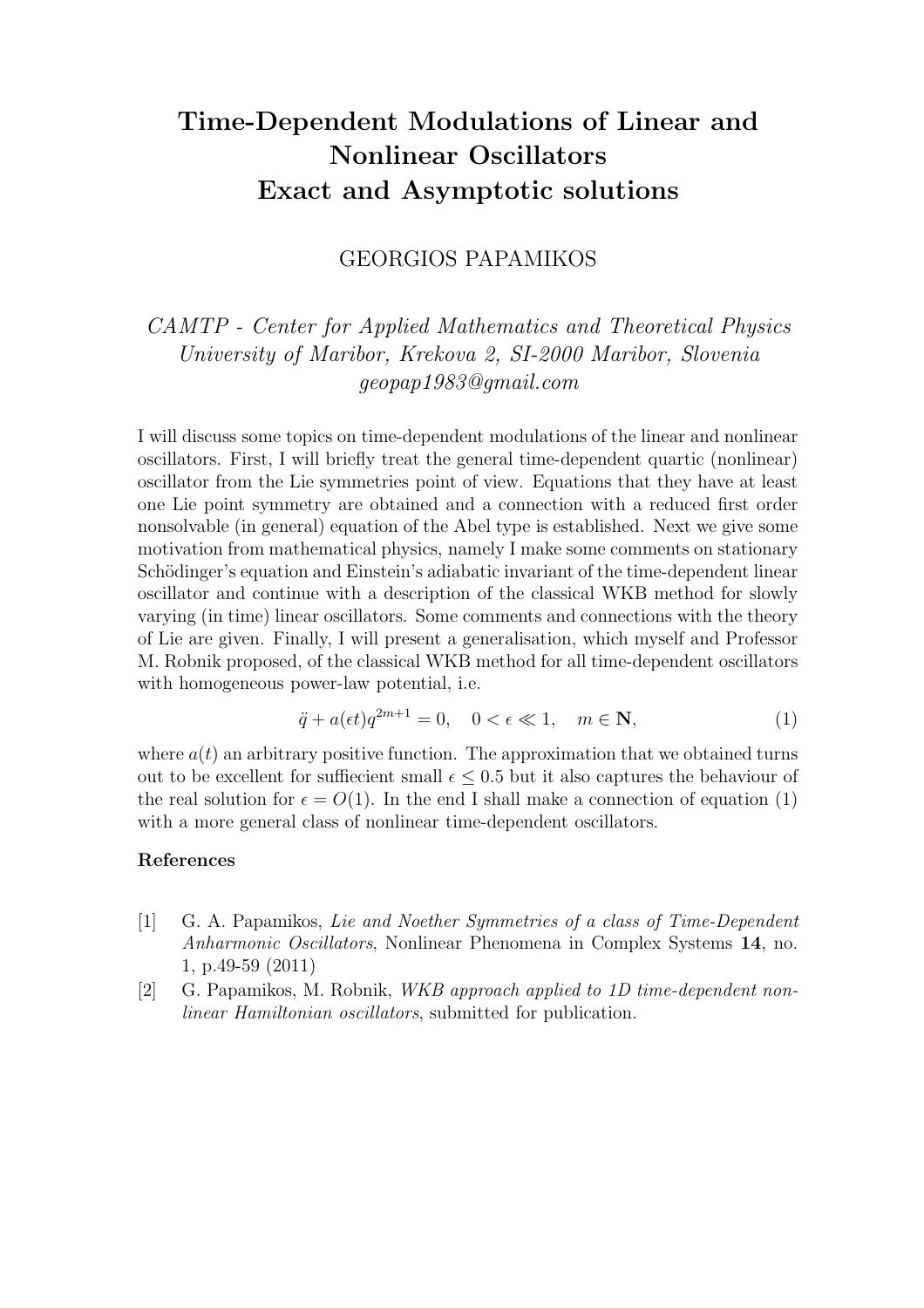# Exact nonequilibrium steady state of a strongly driven open anisotropic Heisenberg chain

### TOMAŽ PROSEN

*Department of Physics, Faculty of Mathematics and Physics University of Ljubljana, Jadranska 19, SI-1000 Ljubljana, Slovenia tomaz.prosen@fmf.uni-lj.si* • *chaos.fmf.uni-lj.si*

We address the non-equilibrium quantum transport problem in one dimension [1] using the approach of open quantum system and Lindblad equation [2].

In fact, we demonstrate a non-trivial exactly solvable case of the many-body Lindblad equation with strongly correlated bulk Hamiltonian (namely, the anisotropic Heisenberg spin 1/2 chain) and simple dissipation/decoherence (i.e. Lindblad) operators acting on the boundary two spins of the chain only. An exact ladder-tensornetwork ansatz is presented [3] for nonequilibrium steady state of the open Heisenberg model in the far from equilibrium regime. We show that the steady-state density operator of a finite system of size  $n$  is – apart from a normalization constant – a polynomial of degree  $2n-2$  in the coupling constant. Efficient computation of physical observables is facilitated in terms of a transfer-operator reminiscent of a classical Markov process. In the isotropic case we find cosine spin profiles,  $1/n^2$ scaling of the spin current, and long-range correlations in the steady state.

Furthermore, the perturbative (weak coupling) version of our ansatz [4] is used to derive a novel pseudo-local conservation law of the anisotropic Heisenberg model, by means of which we rigorously estimate the spin Drude weight (the ballistic transport coefficient) in the easy-plane regime. This closes a long standing question in strongly correlated condensed matter physics.

- [1] T. Prosen and M. Žnidarič, Journal of Statistical Mechanics (2009) P02035.
- [2] H.-P. Breuer and F. Petruccione, *The theory of open quantum systems*, (Oxford University Press, New York 2002).
- [3] T. Prosen, Physical Review Letters 107, 137201 (2011).
- [4] T. Prosen, Physical Review Letters 106, 217206 (2011).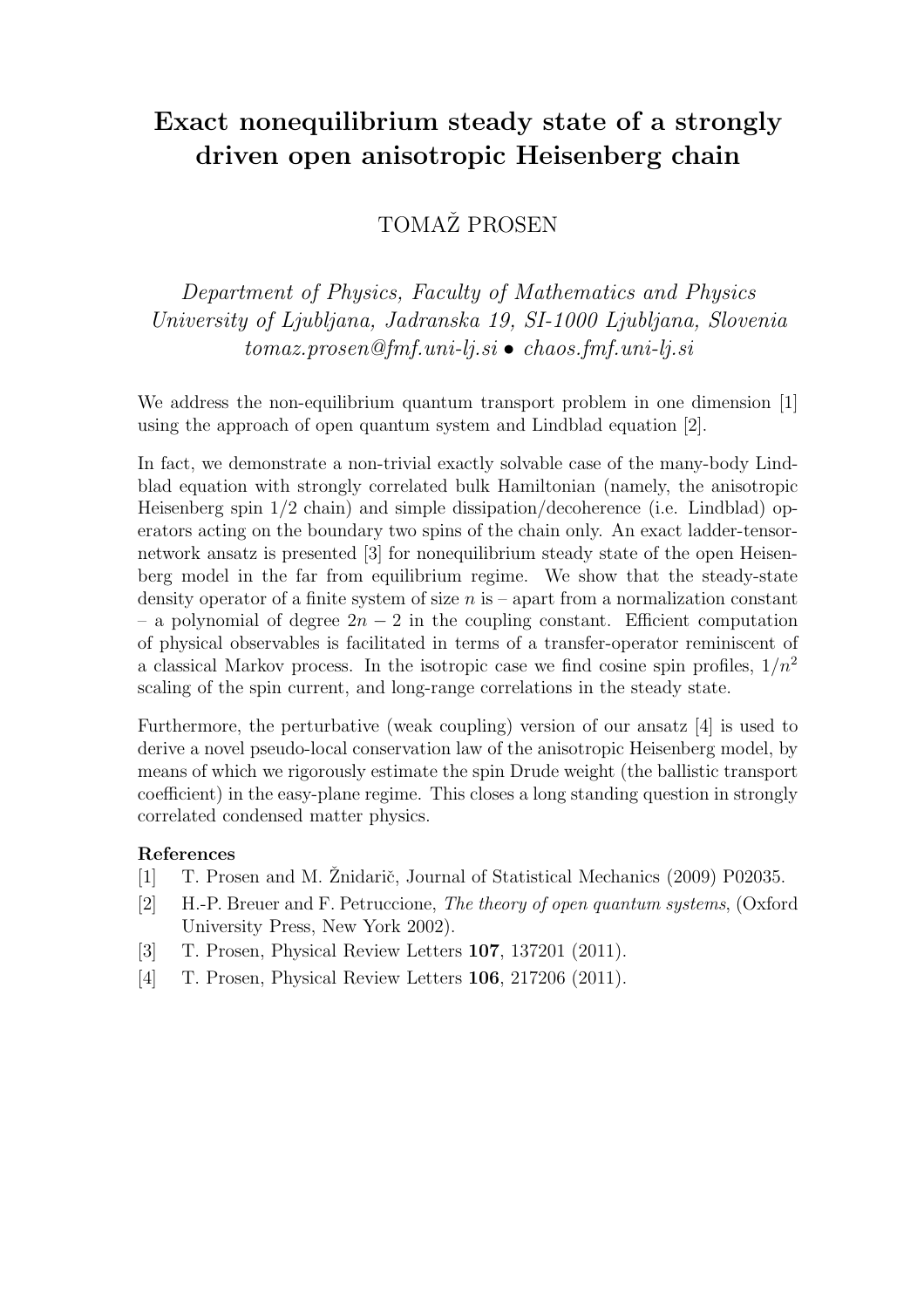# Adiabatic invariants and some statistical properties of the time-dependent linear and nonlinear oscillators

### MARKO ROBNIK

### *CAMTP - Center for Applied Mathematics and Theoretical Physics University of Maribor, Krekova 2, SI-2000 Maribor, Slovenia Robnik@uni-mb.si* • *www.camtp.uni-mb.si*

We shall present some recent studies of 1D time dependent linear [1] and some nonlinear oscillators [12]. Our main concern is the accuracy of preservation of the adiabatic invariants and the related question of the statistical properties, such as the time evolution of the energy distribution for the microcanonical ensemble of initial conditions. In case of the linear oscillator this problem can be largely solved rigorously and the solutions can be well approximated using the WKB method, which we develop exactly to all orders  $[10,1]$ . It turns out in full generality and rigorously that the adiabatic invariant at the average energy in a linear oscillator never decreases, and remains constant only for ideal adiabatic changes (infinitely slow variation of the parameter of the Hamiltonian). This property is lost in nonlinear oscillators, in general, but reappears for sufficiently fast (nonadiabatic) variation of the Hamiltonian.

In nonlinear oscillators the main problem is that we do not know the phase flow, unlike the linear oscillator case where the flow is linear in phase space. Therefore it is hard to obtain the analytic results, as we must average the relevant quantities (the energy) as a function of final the phase space coordinates with respect to the initial conditions, assuming a microcanonical distribution of the initail conditions. Therefore we use as a model system the time dependent quartic oscillator, for which some analytic results are posssible, whilst many results are obtained by numerical integrations.

While the linear oscillator behaves like explained above, for the quartic oscillator we see that the adiabatic invariant (action) at the average energy can decrease for sufficiently slow (adiabatic) variation of the Hamiltonian, but increases for sufficiently fast changes, in particular in parametric kicks (instantaneous discontinuous jump of the system parameter). The latter result can be rigorously proven, also for other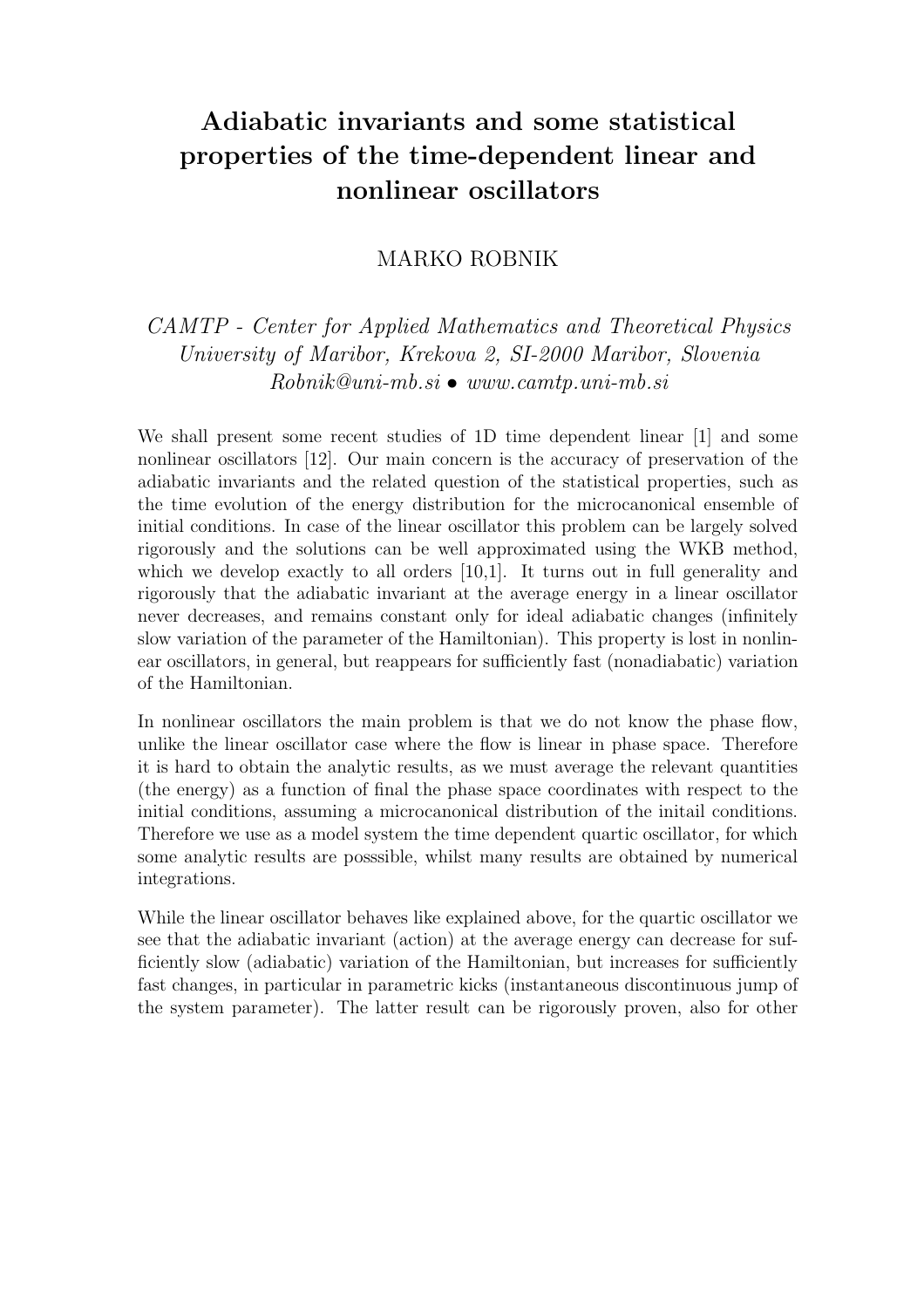power law potentials, and a universal scaling function for the action is derived. We also study parametrically kicked quartic oscillator, like kick and anti-kick, and periodic kicking. As in this case the Hamiltonian is piecewise constant, we have the rigorous exact analytic phase flow (propagator) in terms of the Jacobi elliptic functions. We study the parametric resonances in the linear and nonlinear oscillator, and their statistical behaviour. In the nonlinear case we find the generic nonlinear picture (regular islands surrounded by chaotic sea), and for the initial conditions in the chaotic sea we observe unbounded energy growth, which is an analogy of Fermi acceleration in 2D time dependent billiard systems.

Our study contributes to the understanding of the statistical behaviour of linear and nonlinear oscillators and of their adiabatic invariants. The adiabatic limit is very important, but also other intermediate cases, and also another extreme, opposite to the adiabatic case, namely the parametric kicking. We predict that in parametric kicks the adiabatic invariant at the average final energy always increases, which is linked to irreversibility in the mean, since the entropy is the logarithm of the adiabatic invariant. We can prove this rigorously for the power law potentials. The understanding of the multiple kicks and their impact on the statistical behaviour of such systems is of great importance in the context of statistical mechanics of low-dimensional Hamiltonian dynamical systems.

- [1] M. Robnik and V. G. Romanovski 2008, in *"Let's Face Chaos through Nonlinear Dynamics"*, Proceedings of the 7th International Summer School and Conference, Eds. M. Robnik and V.G. Romanovski, American Institute of Physics Conference Proceedings Vol. 1076, pp. 185-212.
- [2] M. Robnik and V. G. Romanovski *J. Phys. A: Math. Gen.* 39, L35 ( 2006).
- [3] M. Robnik and V. G. Romanovski *Open Systems and Information Dynamics* 13, 197 (2006).
- [4] M. Robnik, V. G. Romanovski and H.-J. Stöckmann *J. Phys. A: Math. Gen.* 39, L551 (2006).
- [5] A. V. Kuzmin and M. Robnik *Reports on Mathematical Physics* 60, 69 (2007).
- [6] M. Robnik in *Encyclopedia of Nonlinear Science*, ED. A. Scott (New York: Routledge) p 2-5 (2005).
- [7] A. Einstein *Inst. intern. phys. Solway, Rapports et discussions* 1, 450 (1911).
- [8] L. D. Landau and E. M. Lifshitz *Mechanics: Course of Theoretical Physics* (Oxford: Butterworth-Heineman) (1996).
- [9] W. P. Reinhardt *Prog. Theor. Phys. Suppl.* 116, 179 (1994).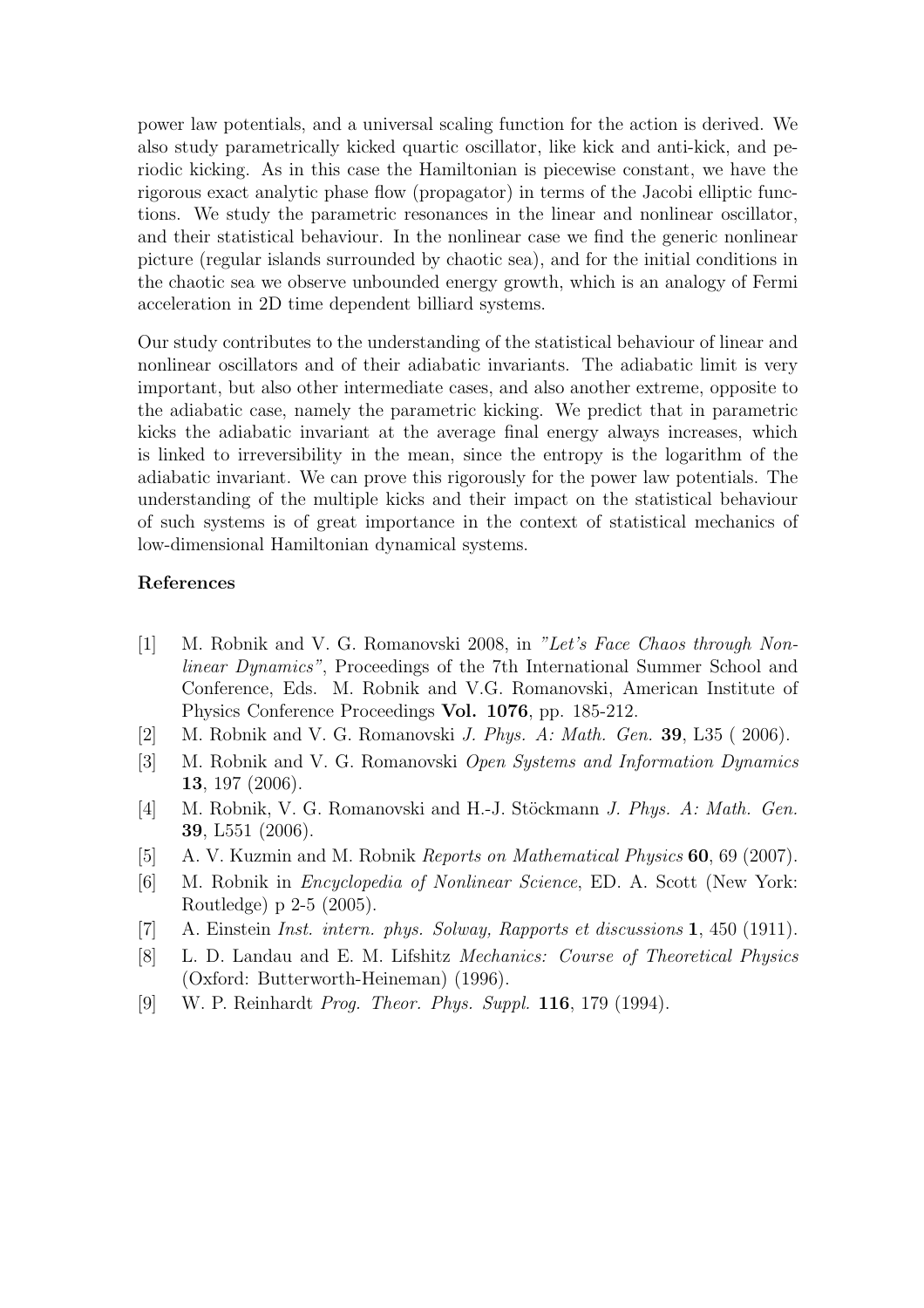- [10] M. Robnik and V. G. Romanovski *J. Phys. A: Math. Gen.* 33, 5093 (2000).
- [11] M. Robnik and T A Wood *Nonlinear Phenomena in Complex Systems* 9, 141 (2006).
- [12] G. Papamikos and M. Robnik *J. Phys. A: Math. Theor.* 44, 315102 (2011).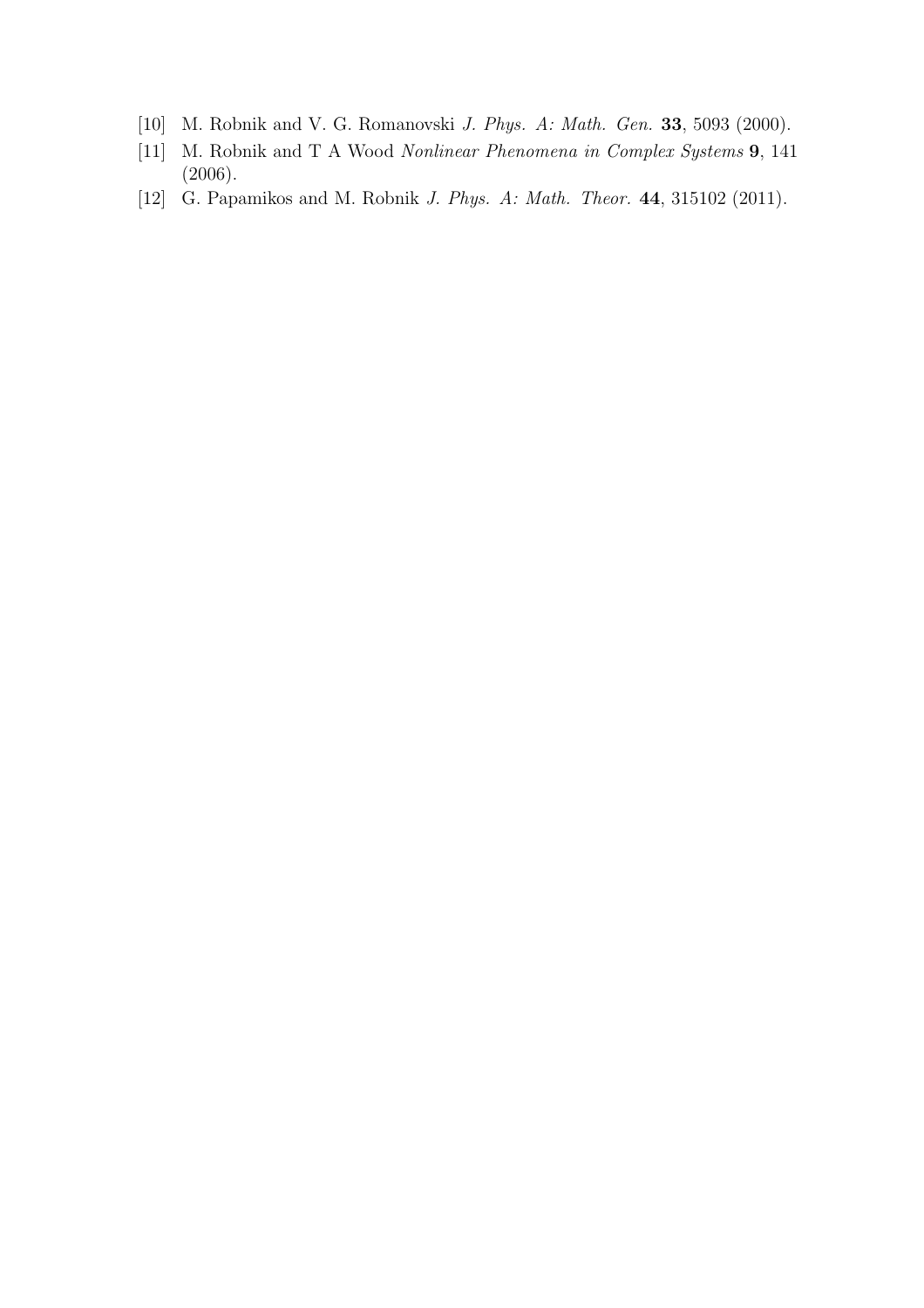## Integrability and some bifurcational problems in the theory of ODEs

### VALERY ROMANOVSKI

*CAMTP - Center for Applied Mathematics and Theoretical Physics University of Maribor, Krekova 2, SI-2000 Maribor, Slovenia valery.romanovsky@uni-mb.si* • *www.camtp.uni-mb.si*

Consider a two-dimensional system of ODE's

$$
\frac{dx}{dt} = P(x, y), \qquad \frac{dy}{dt} = Q(x, y), \tag{2}
$$

and suppose that the coefficients of the polynomials are parameters. In the case when the origin of the system is a non-degenerate center or focus, a limit cycle bifurcates from the origin, when the linearized system changes its stability. This is the well-known Andronov-Hopf bifurcation. The limit cycle bifurcations which depend on nonlinear terms of such system (sometimes such bifurcations are called degenerate Andronov-Hopf bifurcations) are much less investigated, but there is an approach to their study suggested by N.N. Bautin. Bautin also introduced the notion of cyclicity, which nowadays plays an important role in the theory of bifurcations. By the definition, the cyclicity of an elementary focus or center of a polynomial system of ODEs is the maximum number of limit cycles that can be made to bifurcate from the singularity under small perturbation of parameters of the system (the problem of cyclicity of polynomial systems is often called the local 16th Hilbert problem). In the talk we discuss an approach to study the cyclicity problem and the closely related problem of bifurcation of critical periods. We also show their relation to the problem of integrability of plane systems of ODEs and present some methods for finding first integrals of such systems.

- [1] N. N. Bautin. *Mat. Sb.* 30 (1952) 181–196; *Amer. Math. Soc. Transl.* 100 (1954) 181–196.
- [2] V. G. Romanovski and D.S. Shafer, *The center and cyclicity problems: a computational algebra approach.* Birkhäuser Boston, Boston, MA, 2009.